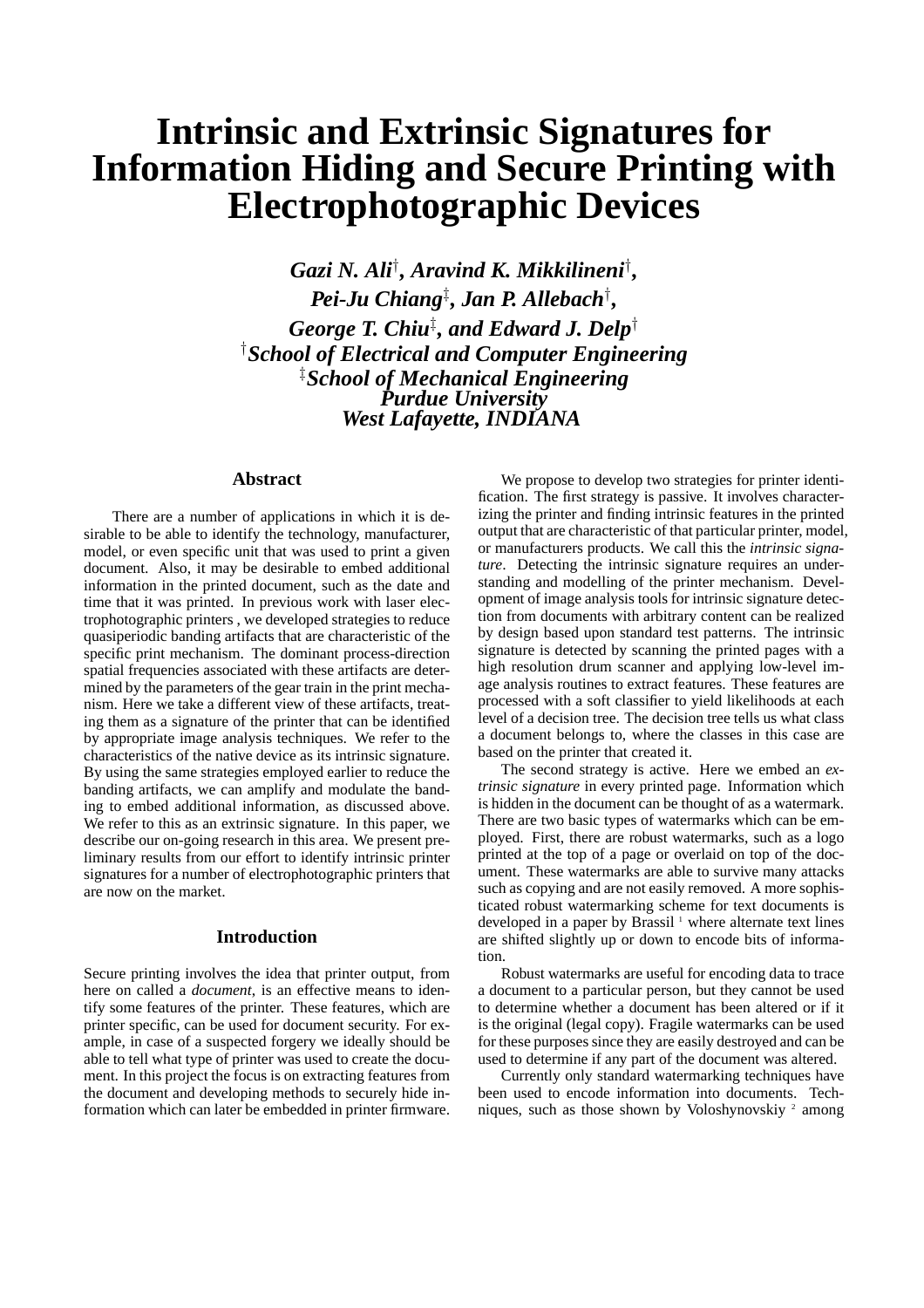

*Figure 1*: *Laboratory setup for printer characterization*

others, rely on designing a watermark which can survive the printing process. In contrast, we wish to design the watermark by modifying the print process itself by modulating the process parameters in the printer mechanism to encode identifying information, such as the printer serial number and date of printing, in every printed page. To detect the extrinsic signature, we again scan the printed pages, and process them using image analysis techniques; but in this case, our goal is to decode the signature to extract the information embedded in it. Development of the methodology for extrinsic signature embedding will build directly on our work with intrinsic signatures. We will use our knowledge of the printer mechanism models and the results of the printer characterization to determine the printer process parameters that can be modulated to encode the desired identifying information. The modulation of these parameters will require modification to the actual printer mechanism.

In this paper we briefly describe our laboratory setup for printer characterization. We analyze the banding characteristics of four different printer models using two different test patterns. Our initial results show that by using large gray patches we can get a strong banding signal which is printer dependent.

## **Test Bed for Printer Analysis**

We have set up a laboratory facility to analyze different characteristics of a printed page. This setup includes various printers, scanners, an image analysis system and image processing software. The *printer bank* has nine different models of monochrome electrophotographic (EP) printers. There are two printers for each model to verify test results across the same model. Table 1 provides the model numbers and specifications for the printers in the printer bank. These printers were chosen because

- 1. They are available in most consumer electronics retail outlets.
- 2. They are in the low-end of the price range for monochrome EP printers.

3. They have similar speed and resolution.

All but one model of the printers are connected to a single host computer via a USB hub. Only the LaserJet 4050 printers are accessed via the network using TCP/IP. Figure 1 shows the printer bank.



*Figure 2*: *Steps followed in printer characterization*

The characterization process has a logical flow that starts with the test page design and ends with image processing, as shown in Figure 2 . The output from the printer is scanned at high resolution to get maximum information for image processing. We have installed four different scanners (a) Saphir Ultra2 (1200 dpi) $\text{f}$ 1, (b) HP Scanjet 4570C (2400 dpi)<sup> $\alpha$ </sup>, (c) HP Scanjet 8250 (4800 dpi) $\beta$ , and (d) AZTEK Premier (8000 dpi)<sup>*f4*</sup>. The AZTEK Premier is a drum scanner, and is capable of providing high resolution scans for image analysis. The other scanners are used when low or medium resolution scans are sufficient. A new addition to the lab is the QEA IAS 1000 system<sup>15</sup>. This system can provide a resolution of apprximately 4230 dpi with the bellows position set to minimum and focal ratio 1:1<sup>3</sup>. The IAS 1000 system has already been used for print quality assessment in electrophotography<sup>4</sup>.

## **Overview of Intrinsic Features**

As shown in Figure 3, the EP process can be divided into six main steps, namely charging, exposure, development, transferring, fusing, and cleaning. Due to electromechanical fluctuations or imperfections, we have print quality defects. The intrinsic features that characterize the printer are closely related to printer defects or print quality defects. These artifacts can be treated as a signature of the printer that can be identified by image analysis techniques.

f<sup>1</sup>Heidelberg USA, Inc., Kennesaw, GA 30144

f2Hewlett-Packard Company, Palo Alto, CA 94304-1185

f3Hewlett-Packard Company, Palo Alto, CA 94304-1185

f4Aztek, Inc., Lake Forest, CA 92630

f5Quality Engineering Associates, Inc., Burlington, MA 01803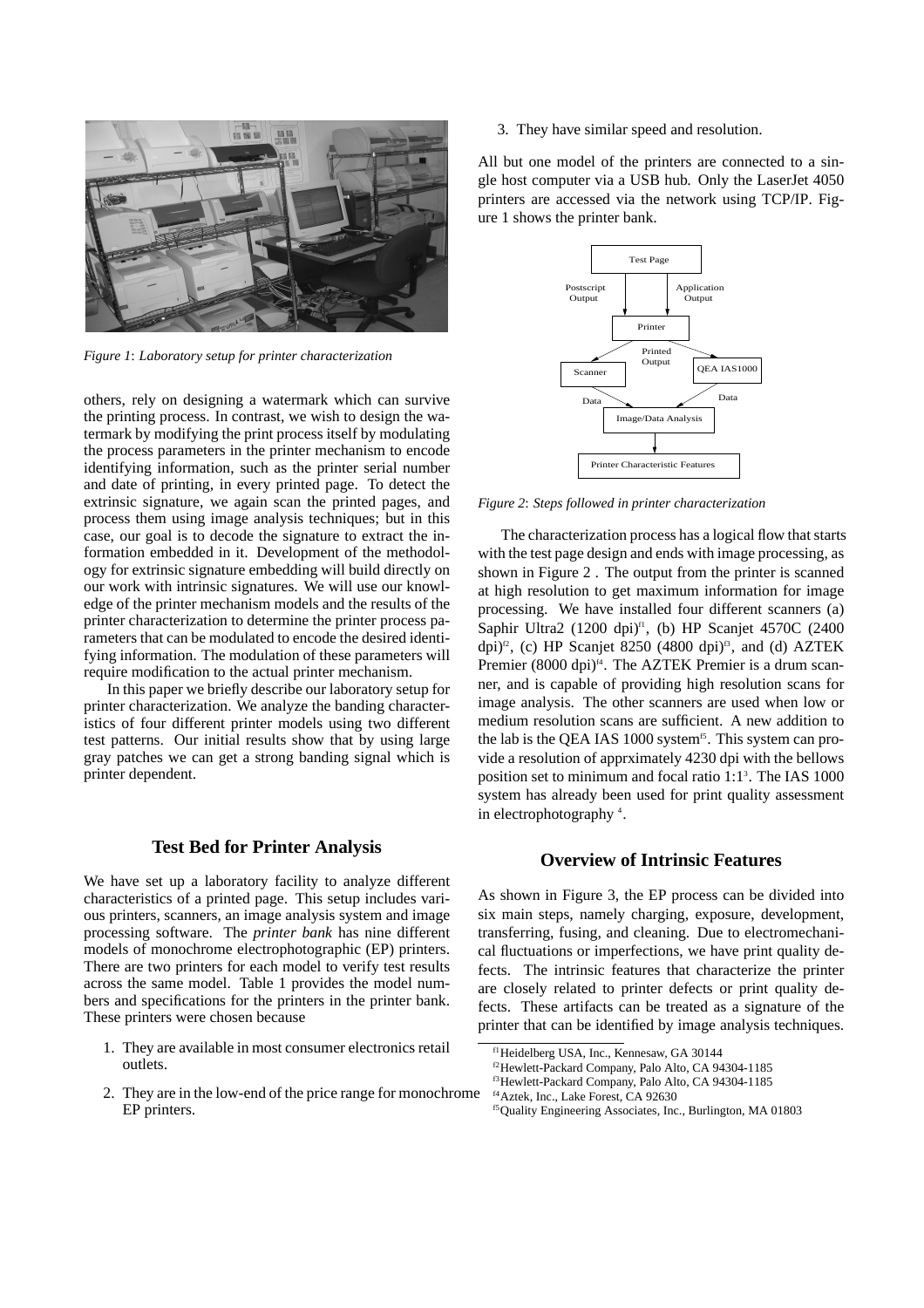| Maker          | Printer       | Writing | Resolution | Speed |
|----------------|---------------|---------|------------|-------|
|                | Model         | Method  | (dpi)      | (ppm) |
| <b>Brother</b> | $HI - 1440$   | laser   | 1200       | 15    |
| HP             | LJ 1000       | laser   | 600        | 10    |
|                | LJ 1200       | laser   | 600        | 15    |
|                | LJ 4050       | laser   | 600        | 17    |
| Lexmark        | E320          | laser   | 1200       | 16    |
| Minolta        | Pagepro 1250w | laser   | 1200       | 17    |
| Okidata        | Okipage 14e   | LED     | 600        | 14    |
| Samsung        | ML-1430       | laser   | 600        | 12    |
|                | ML-1450       | laser   | 1200       | 14    |

**Table 1**: **Printers installed in the printer bank**<sup>∗</sup>

<sup>∗</sup>There are two identical units for each different model.



*Figure 3*: *Electrophotographic process: cross sectional view of typical laser printer (A) Charging (B) exposure (C) development (D) transferring (E) Fusing and (F) cleaning.*

These artifacts are the result of wobble or imperfections of the polygon mirror, optical photoconductor(OPC) imperfections and speed fluctuation, and charge roller and fuser defects.

Banding is an especially prominent PQ artifact for laser printers. It usually appears as nonuniform light and dark lines across a printed page perpendicular to the paper process direction (the direction in which the paper passes through the printer). One of the main causes of banding is the non uniform scan line spacing due to variations in the OPC drum velocity. It can be shown that the absorptance fluctuations are linearly related to the variation in line spacing<sup>5</sup>. The highly nonlinear OPC charge-to-developed toner mass characteristics amplifies the affect of non-uniform line spacing<sup>6</sup>. Much research has been done to characterize and reduce banding<sup>5, 7, 8</sup>. The absorptance fluctuation can be attenuated with a closed loop system in which variations in OPC drum speed are detected and used to compensate laser pulse-width<sup>5</sup>, or the vertical position of each scan line<sup>7</sup>, or to drive the motor controller to attenuate the specific banding frequencies<sup>8</sup>. A goal of our research is to determine how these mechanisms may be used to embed an extrinsic banding signature in the printed page.



*Figure 4*: *(a) Test pattern for 12.5% fill graylevel patch and (b) 1-D horizontal projection of the printed and scanned test pattern. Each row of the test pattern consists of a repeating pattern of a one followed by seven zeros. The test pattern was scanned at 600 dpi.*

## **Preliminary Experiments and Results**

We used four different models of EP printers. We also tested two separate units for each model. The tested printers are the HP Laserjet 4050f6, HP Laserjet 1200, Samsung  $ML-1450<sup>f</sup>$ , and HP Laserjet 1000. The printed outputs were scanned using the Saphir Ultra2 and the HP Scanjet 4570C scanners. Each test pattern was printed and scanned at least three times to verify consistency of the results.

We used two different test patterns. In the first pattern, vertical lines were used to create different grey level patches. Line patterns are used to avoid the influence of the halftoning algorithm used to render the test pattern. The test pattern is sent to the printer in postscript format. We used 12.5%, 25%, 33%, and 50% fill patterns. A sample test pattern and the corresponding 1-D horizontal (scan direction) projection are shown in Fig. 1. The projected signal was Fourier transformed to get the banding frequencies. In Table 2, the results for the four different printers are summarized.

In the second test pattern, we used three different test patches. The first patch had forty five 0.25 point lines; the second patch had fifteen 0.75 point lines; and the third patch had fifteen 1.5 point lines. All the patches were 6 inches long. These patches were printed directly from an application program, i.e. Microsoft Powerpoint. The first patch should give us the strongest banding signal. The other two patches were used to check to see if we can identify the banding frequencies even with sparse lines and lower graylevel patches. These patches were also analyzed by taking the Fourier transform of the 1-D horizontally projected signal. The results for the second test pattern are summarized in Table 3

The results obtained from the two different test patterns match very closely. The banding frequencies for the print-

f6Hewlett-Packard Company, Palo Alto, CA 94304-1185

f7Samsung Electronics America, Inc. (SEA), Ridgefield Park, NJ